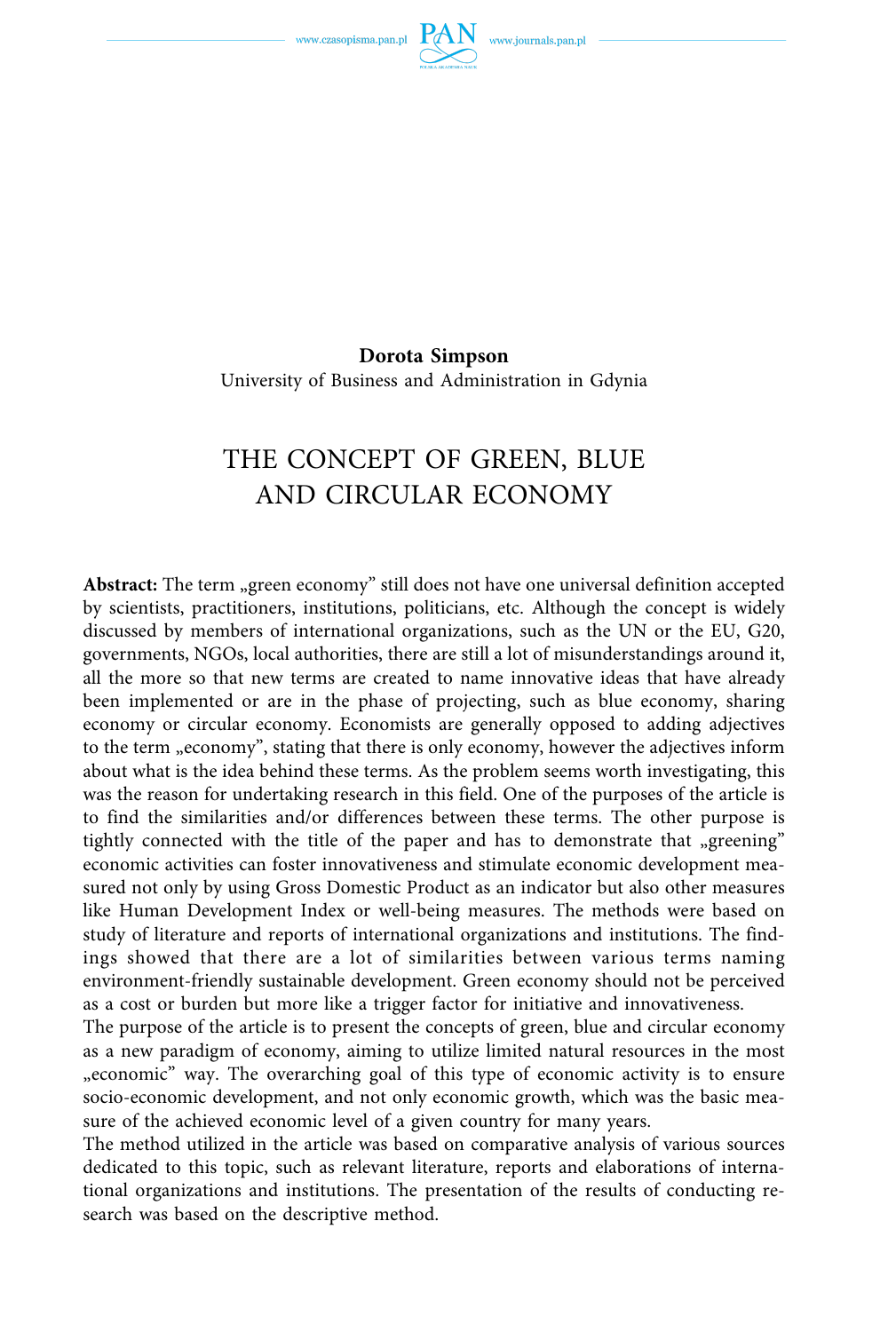

 $PAN$  www.journals.pan.pl

104 Dorota Simpson

Conclusions resulting from the undertaken research lead to the statement that if we assume that the essence of economics is managing limited resources and allocating them to meet competitive goals, the green and blue economies are simply economics with particular regard to natural resources. On the other hand, the circular economy can be treated as an instrument for their protection and reuse of products. The implementation of the concepts of green, blue and circular economy, apart from a better utilization of scarce resources, can stimulate and foster innovativeness and create better conditions of life for human beings.

**Key words:** economic growth, green, blue and circular economy

### INTRODUCTION

If you have put the windmill in your yard or some solar panels on your roof, bless your heart. But we will only green the world when we change the very nature of the electricity grid – moving it away from dirty coal or oil to clean coal and renewables. And that is a huge industrial project – much bigger than anyone has told you. Finally, similarly to the New Deal, if we undertake the green version, it has the potential to create a whole new clean power industry to spur our economy into the 21st century<sup>1</sup>. In 1972 The Club of Rome published its very famous report titled "The Limits to Growth<sup>"2</sup>. The conclusion of this report was that if nothing is done then the humanity will experience catastrophe in 100 years. The rapidly growing World's population resulting in scarcities of many natural resources causes that the problem of their depletion becomes very dangerous for humanity. This situation creates a strong impetus for developing new concepts, ideas, solutions and also influences the ways of thinking about economy and economic processes and the methods of measuring the results of human economic activity. Traditionally used measure for economic situation was Gross Domestic Product but it appeared that in the era of extensive utilization of resources, pollution and environment degradation this indicator is not sufficient. Green economy, blue economy and circular economy are the answers for emerging threats and challenges the humanity faces. The transition to the new model or models of economy – from linear to circular becomes a must. However, it is still the problem of the rational use of resources, in particular the scarce and limited ones. Economy, whether it is named green, blue or circular, deals with resources and efficient use of them. The purpose of the article is to present various approaches to the essence of economy, economic growth and development as well as the concepts of green, blue and circular economy.

<sup>&</sup>lt;sup>1</sup> T. L. Friedman, *Opinion – A Warning From the garden*, "The New York Times", 2007, January 19. 2 Meadows D. H., Meadows D. L., Randers J., Behrens III W. W., *Granice Wzrostu,* PWE,

Warszawa 1973.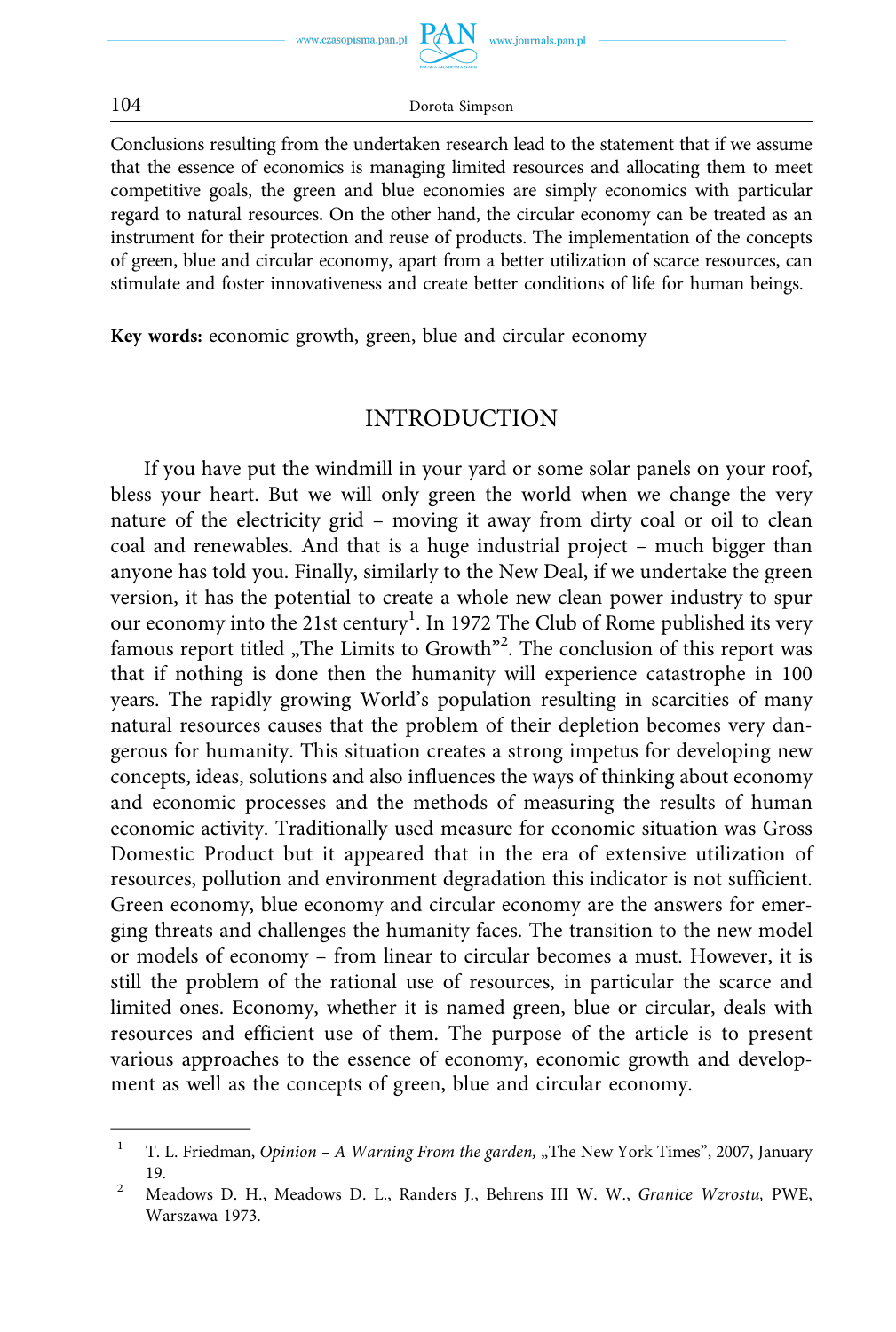

### DEFINITIONS OF ECONOMY

Economy is the science about economic processes and economists try to detect and describe these processes. There are various resources which are subject to economic processes:

- human people, their knowledge, practical skills, experience,
- natural resources  $-$  soil, land with its natural resources, water and air<sup>3</sup>,
- resources resulting from human activity tools, machines, buildings, semi- -finished products, means of transport, financial resources, etc<sup>4</sup>.

There are not enough resources to meet all human needs, except the air. Managing limited resources is becoming a challenge for the all mankind in the situation when global population is rapidly growing<sup>5</sup>. Another definition describes economy as a large set of inter-related production and consumption activities that play an important role in determining how scarce resources are allocated. The production and consumption of goods and services are used to meet the needs of people living and working within the economy, which is also referred to as an economic system. Economics deals in particular with those means of satisfying human needs that are obtained through the extraction, processing and relocation of natural resources. The result of such activities are products. In addition to products, there are the so-called free goods that are not the result of production and occur in nature in a form suitable for the direct meeting human needs, e.g. water. In practice, the resources of this type of goods are running out. Therefore, there is a need for their rational use and wider interest in economic science<sup>6</sup>.

G. S. Becker defines economy as "the study of the allocation of scarce means to satisfy competing ends. Air is not usually scarce, and ordinarily there is no economic problem in the use of air since nothing else must be forfeited"<sup>7</sup>.The

<sup>3</sup> Natural resources are often named natural capital that is defined "as the world's stocks of natural assets which include geology, soil, air, water and all living things. It is from this natural capital that humans derive a wide range of services, often called ecosystem services, which make human life possible. The most obvious ecosystem services include the food we eat, the water we drink and the plant materials we use for fuel, building materials and medicines. There are also many less visible ecosystem services such as the climate regulation and natural flood defenses provided by forests, the billions of tonnes of carbon stored by peatlands, or the pollination of crops by insects. Even less visible are cultural ecosystem services such as the inspiration we take from wildlife and the natural environment", *What is natural capital*,

<https://naturalcapitalforum.com/about/> [access 31.07.2019] 4 R. Milewski, E. Kwiatkowski, *Podstawy ekonomii*, eds. R. Milewski, i E. Kwiatkowski, Wydaw-

nictwo PWN, Warszawa 2018, p. 23<br>  $\frac{5}{\pi}$  According to the medium variant of prognosis of UN there will be 9,7 billion people living in our planet, *World Population Prospects 2019,* United Nations, Department of Economic and

Social Affairs, Population Division (2019). Online Edition. Rev. 1. 6 *Podstawy ekonomii*, *op. cit*., p. 27. 7 G. S. Becker, *Economic Theory*, Transactions Publishers, London 2011, p. 1.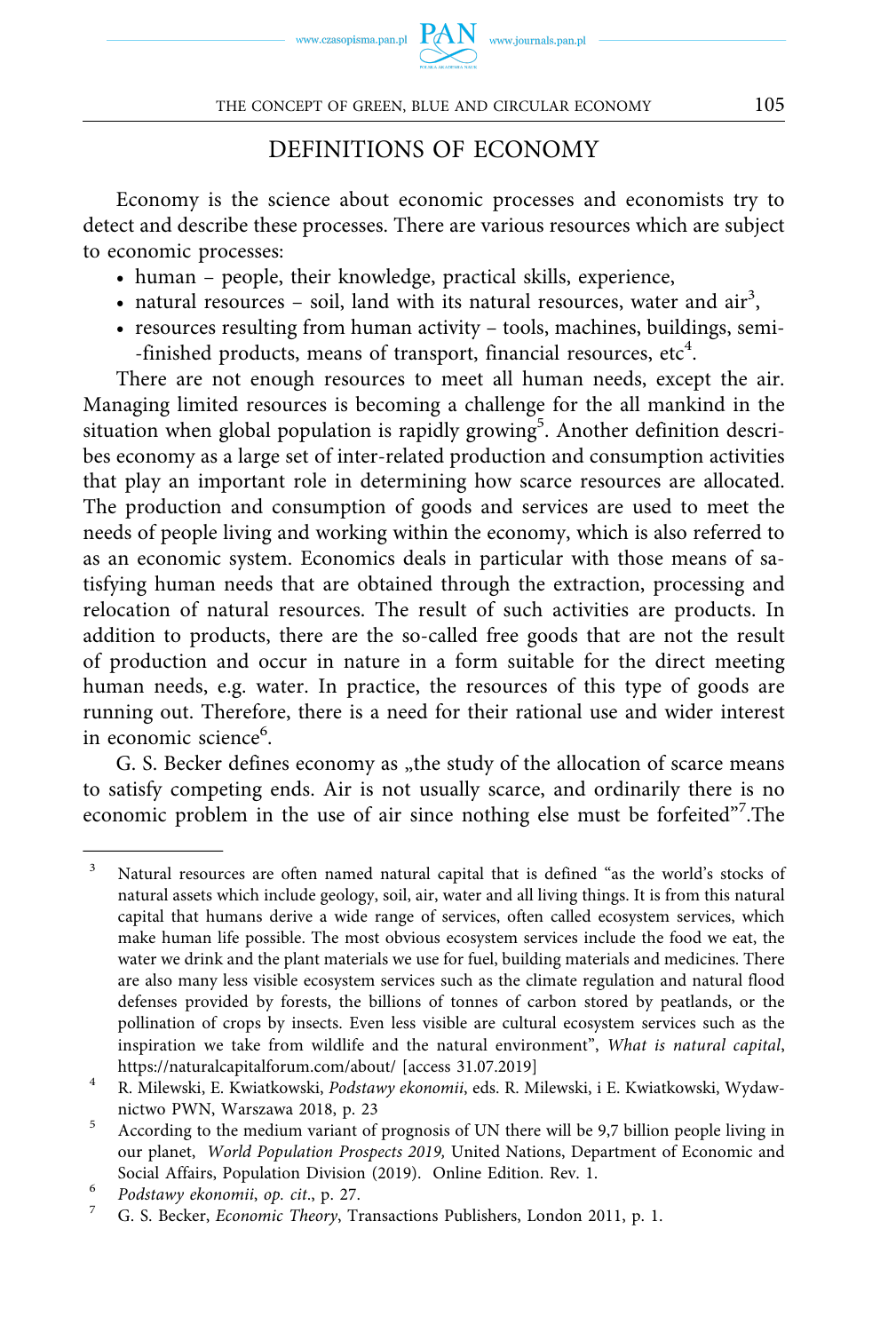

www.journals.pan.pl

106 Dorota Simpson

corresponding definition says that economy is a field of science that explores how society uses its limited resources to best meet its needs. Resources scarcity is the most significant barrier to meeting human needs and during the whole history of mankind it was the main reason of countless destructive wars, conflicts and migrations<sup>8</sup>.

## ECONOMIC GROWTH AND DEVELOPMENT

In many non-economic publications these two terms are treated as the same and used interchangeably, however there are basic differences between them and it is important to explain and to understand them, because the term "economic development" has a lot of similarities with the concept of green economy. Economic growth can be described as an increase in the production of products (goods and services) compared from one period of time to another. It can be measured in nominal or real terms. Measure of real growth takes into account inflation. The higher level of inflation rates the lower level of real economic growth is. Traditionally, aggregate economic growth is measured in terms of gross domestic product – GDP. It is the most popular and extensively used indicator of the economic situation a certain country, continent or the whole world. However, there are some imperfections inherent in it – the GDP does not take into account the costs of environmental pollution resulting in premature deaths, diseases and deteriorating living conditions.

Economic development is concentrated on both sides of the economy of a certain country – qualitative and quantitative. It takes into account such factors as healthcare system and access to it, including medical facilities, purchasing power per capita, quality of housing, increase of employment opportunities, conservation of the environment, access to drinking water, sanitation systems, education and spread of it, literacy rate, eradication of poverty, sustainable and balanced transport network<sup>9</sup>, etc. Having broader point of view on the economy of a certain country, it is easier to assess its economic situation and in particular the level of well-being of citizens, however there are also other, non-material factors affecting satisfaction with life.

Being aware of imperfections of GDP as a measure of the economic situation in a particular country, Mahbub ul Haq, a Pakistani economist living and wor-

<sup>8</sup> The number of international migrants reaches 272 million in 2019, it has increased of 51 million since 2010. Currently international migrants comprises 3,5 per cent of the global population, *The number of international migrants teaches 272 million in 2019, continuing an upward trend in all world regions,* September 17, 2019, <https://www.un.org/development/desa> [access 17.09.2019]. 9 The problem of sustainable transport development is presented in the publication written by

B. Pawłowska, *Zrównoważony rozwój transportu na tle współczesnych procesów społeczno-gospodarczych*, Wydawnictwo Uniwersytetu Gdańskiego, Gdańsk 2013.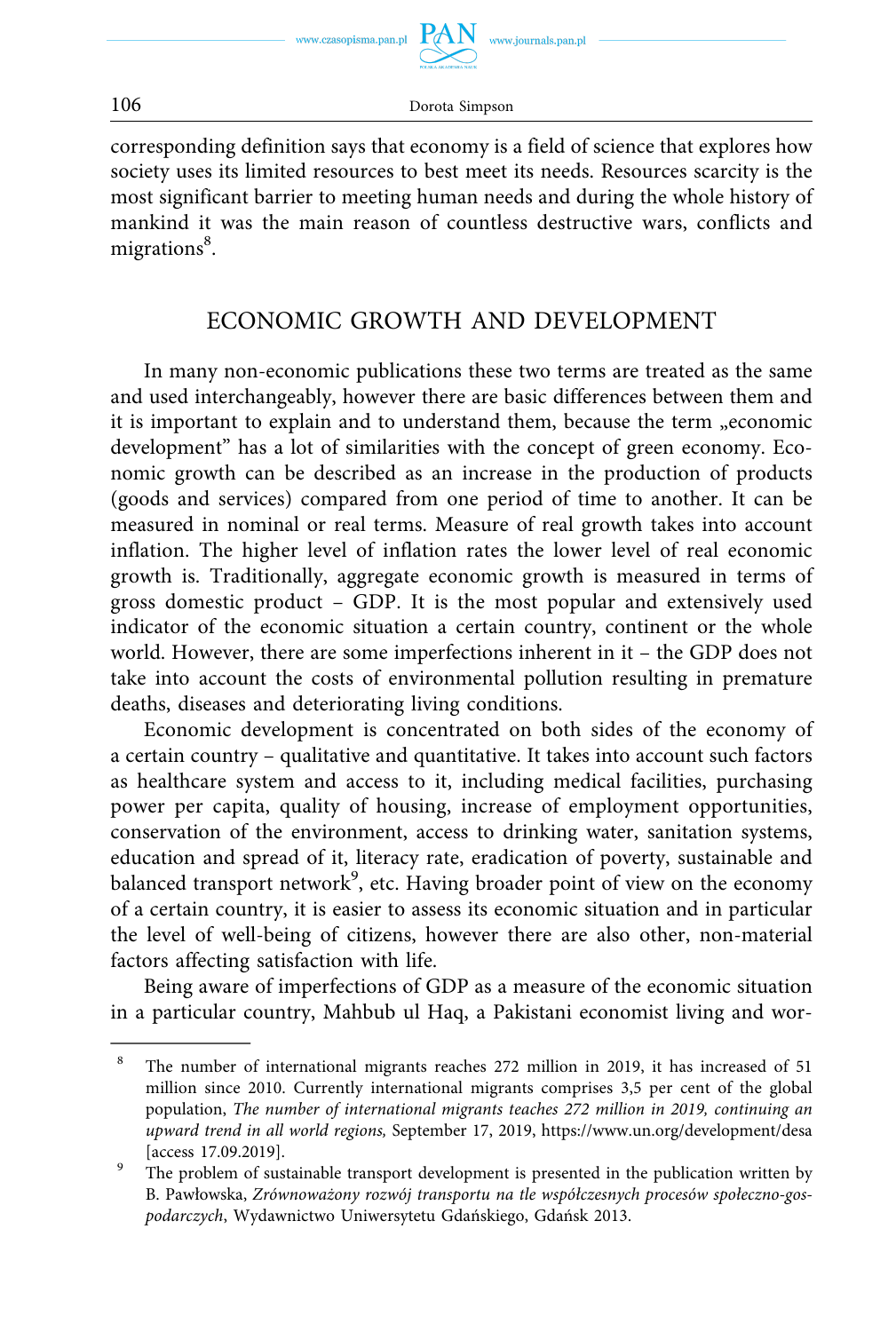#### THE CONCEPT OF GREEN, BLUE AND CIRCULAR ECONOMY 107

king in Great Britain, proposed a new aggregate indicator in 1990. It measures not only GDP but also comprises human aspects such as life expectancy, education and gross national product *per capita*. Later it was adopted by United Nations Development Programme to measure countries' level of development. The indicator is named Human Development Index but, although it better illustrates the level of development of a certain country, it does not measure pollution or environment degradation.

Many economists are aware of the imperfections and shortcomings of the GDP as a measure of economic growth and suggest developing a new indicator, better illustrating the real level of achieved development, in particular focused on environmental aspects of human life. In 2018 OECD published a report prepared by the High-Level Group on Measurement of Economic Performance and Social Progress led by J. E. Stiglitz, J. P. Fitoussi and M. Durand, presenting the results of the project focused on developing and improving GDP as an indicator of economic growth. It is worth quoting one of the paragraphs from this report: "We need to move "Beyond GDP" when assessing a country's health, and complement GDP with a broader dashboard of indicators that would reflect the distribution of well-being in a society and its sustainability across its social, economic and environmental dimensions. The challenge is to make the dashboard small enough to be easily comprehensible, but large enough to summarize what we care about the most $^{10}$ ".

### DEFINITIONS OF GREEN ECONOMY

There are several definitions of green economy and some of them are worth presenting. The most widely used and popular is the definition proposed by the United Nations Environment Programme  $(UNEP)^{11}$  where the concept of green economy is described as follows: "a green economy can be perceived as one that results in improved human well-being and social equity, while significantly reducing environmental risks and ecological scarcities. In its simplest expression a green economy can be thought of as one which is low carbon, resource efficient and socially inclusive $12$ ". There are many similarities to the concept of economic development presented above, except that the green economy definition strongly emphasizes ecological aspects. The essence of a green economy lies in growth in income and level of employment driven by both public and private investments,

<sup>10</sup> J. E. Stiglitz, J. P. Fitoussi, M. Durand, *Beyond GDP. Measuring What Counts for Economic and Social Performance*, OECD Publishing, Paris 2018, p. 13.<br><sup>11</sup> The United Nations Programme for Environment was established by United Nations Con-

ference on the Human Environment in Stockholm in 1972. 12 *Green Economy – Introduction. Setting the stage for a green economy transition,* [https://why](https://whygreeneconomy.org/information/unep-green-economy-report)[greeneconomy.org/information/unep-green-economy-report](https://whygreeneconomy.org/information/unep-green-economy-report) [access 30.04.2019] see also: L. R. Kahle, E. Gurel-Atay, Eds, *Communicating Sustainability for the Green Economy*, M.E. Sharpe, New York 2014.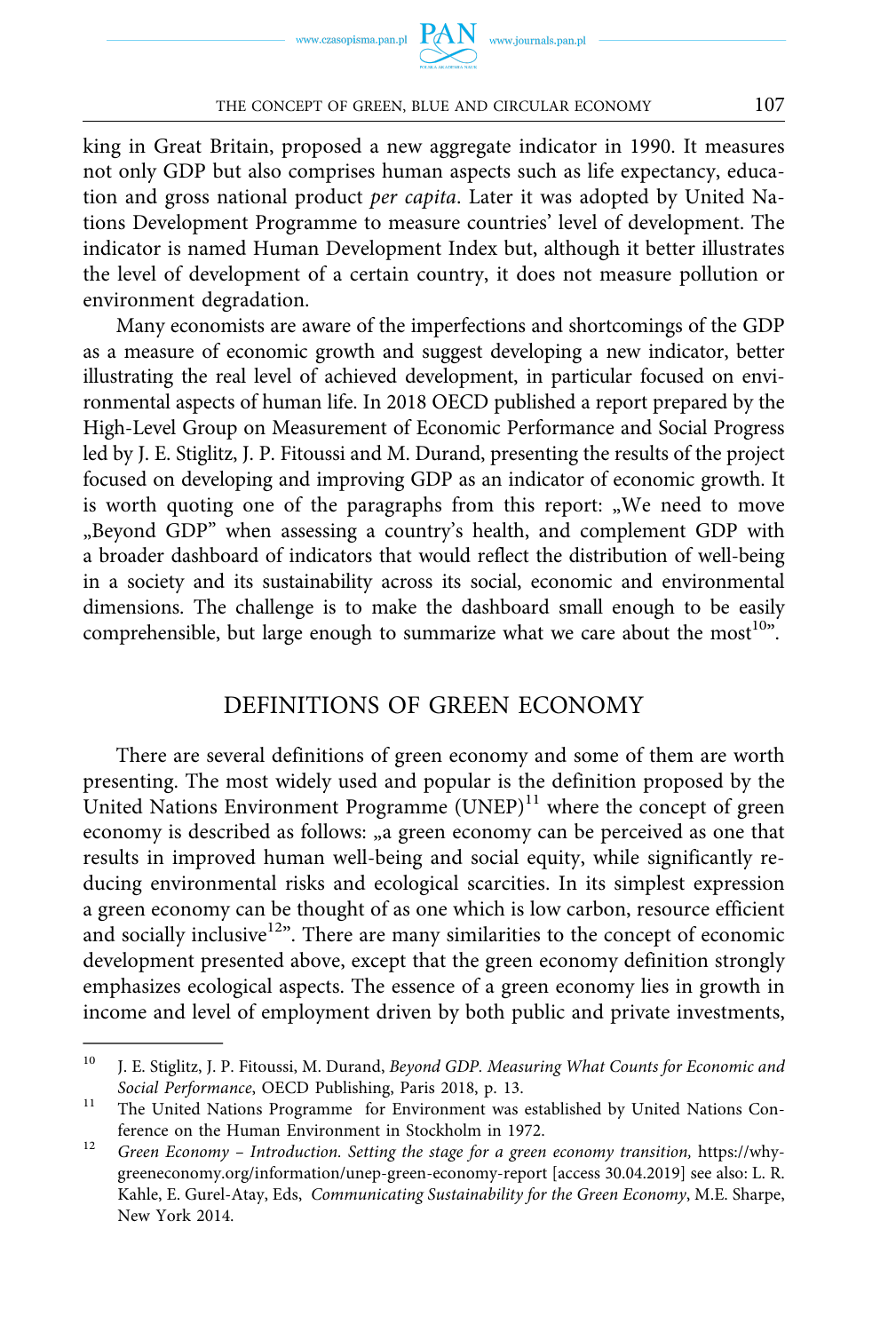www.czasopisma.pan.pl

www.journals.pan.pl

108 Dorota Simpson

focused on reduction of carbon emissions and pollution of environment. They should enhance efficient usage of energy and other resources, protect biodiversity and ecosystems. It is necessary to accelerate such investments by special policy reforms, supported by instruments ranging from changes in law, through public expenditure, to tax breaks, etc. Natural capital is not boundless and must be perceived as a critical economic asset which should be protected, rebuild if necessary and possible and left for the next generations. In the Green Economy Report, published by the UNEP in 2011, it is a statement that "to be green, an economy must not only be efficient, but also fair. Fairness implies recognizing global and country level equity dimensions, particularly in assuring a just transition to an economy that is low-carbon, resource efficient, and socially inclusive<sup>13</sup>". Economic growth, environmental responsibility and social development are fundamental elements included in International Chamber of Commerce definition saying that green economy is "an economy in which economic growth and environmental responsibility work together in a mutually reinforcing fashion while supporting progress on social development $14$ ".

Green Economy Coalition's definition describes green economy as "a resilient economy that provides a better quality of life for all within the ecological limits of the planet<sup>15</sup>". Finally, it is worth presenting the definition of the Danish 92 Group<sup>16</sup>, because it highlights various aspects of green economy, that "it is not state but a process of transformation and a constant dynamic progression. The green economy does away with the systematic distortions and dysfunctionalities of the current mainstream economy and results in human well-being and equitable access to opportunity of all people, while safeguarding environmental and economic integrity in order to remain within the planet's finite carrying capacity. The economy cannot be green without being equitable<sup>17</sup>". First of all, it must be emphasized that the term has a dynamic character and it has to be stressed that it is consistent with the Nordic countries value system in which human coexistence with the natural environment plays a major role.

Green economy refers to sectors (e.g. energy), topics (e.g. pollution), principles (e.g. polluter pays) or policies (e.g. economic instruments). It can also desc-

<sup>13</sup> UNEP Report, *Towards a Green Economy: Pathways to Sustainable Development and Poverty Eradication,* 2011, www.unep.org/greeneconomy [access 30.04.2019]. 14 C. Allen, S. Clouth, *A Guidebook to the Green Economy, Issue 1: Green Economy, Green* 

*Growth, and Low-Carbon Development – history, definitions and a guide to recent publications,*  UN Division for Sustainable Development, UN Department of Economic and Social Affairs, New York 2012, p. 63, [http://uncsd2012.org/content/documents/528GreenEconomyGuide-](http://uncsd2012.org/content/documents/528GreenEconomyGuidebook_100912_FINAL.pdf)

[book\\_100912\\_FINAL.pdf](http://uncsd2012.org/content/documents/528GreenEconomyGuidebook_100912_FINAL.pdf) [access 1.05.2019]. 15 *Ibidem.* <sup>16</sup> The Danish 92 Group is a coalition of 23 Danish NGO's working on issues related to the environment and development. The group was established in 1991 with the mandate of coordinating the Danish NGOs' preparations for the United Nation's Conference on Environ-

ment and Development (UNCED) in Rio de Janeiro, in 1992. 17 C. Allen, S. Clouth, *op. cit*., p. 63.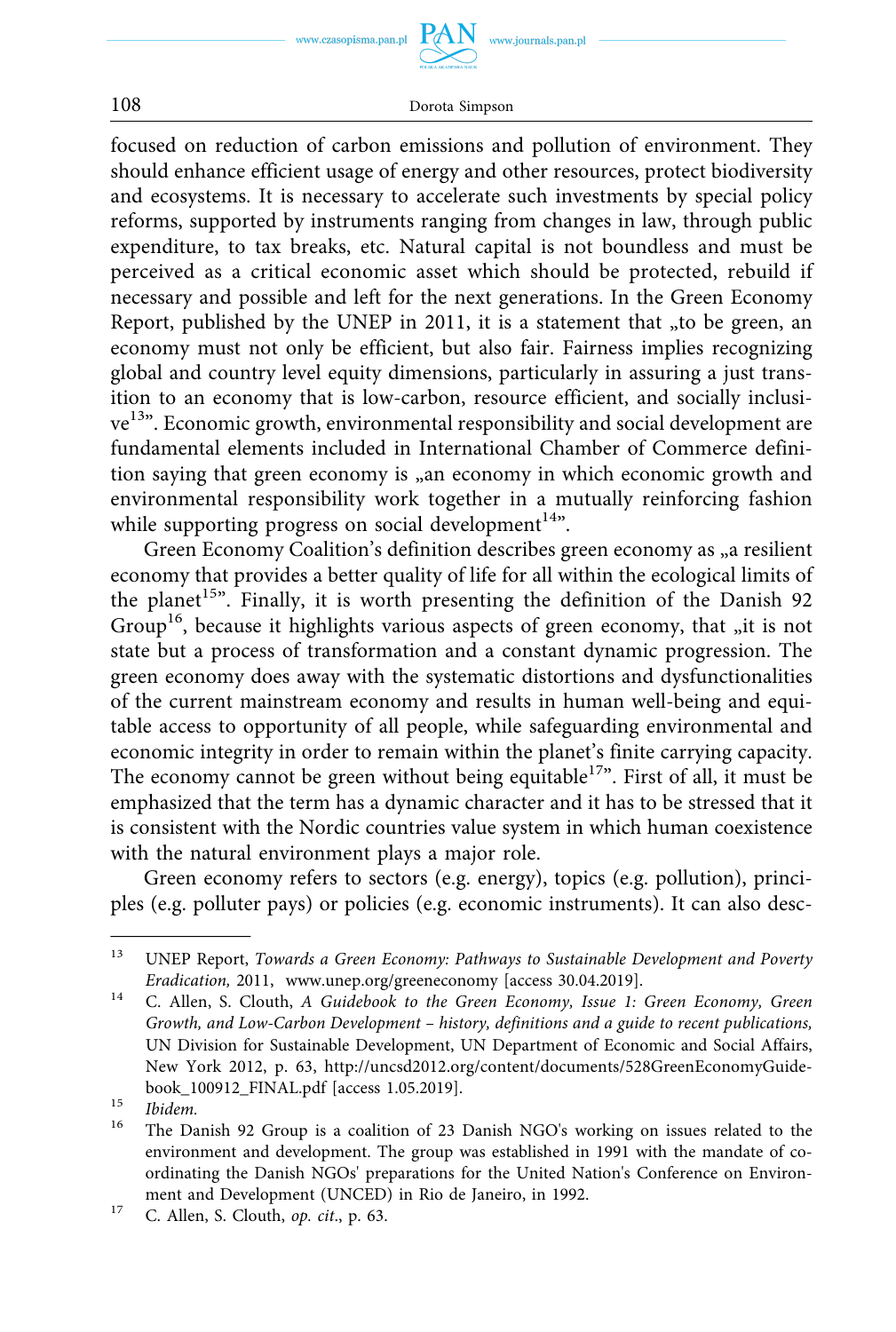

#### THE CONCEPT OF GREEN, BLUE AND CIRCULAR ECONOMY 109

ribe an underpinning strategy, such as the mainstreaming of environmental policies or a supportive economic structure. Resource efficiency is a closely related concept, since the transition to a green economy depends on meeting the twin challenges of maintaining the structure and functions of ecosystems and finding ways to cut resource use in production and consumption activities and their environmental impacts. It is important to integrate economic and environmental policies and create opportunities for new sources of economic growth and avoid unsustainable pressure on the quality and quantity of the natural capital. It is necessary to employ a set of economic and legal tools such as a relevant tax system and regulations, subsidy and trading systems. A noteworthy case of appreciating the importance of the green economy may be the first world's magazine devoted to these issues, which is being published in South Africa, entitled "Green Economy Journal".

### BLUE ECONOMY

The definitions of blue economy are similar to green economy but they are more specific and relate to oceans, seas and coastal areas. Although the term is newer than the term "green economy", it is sufficiently defined, which is reflected in a relatively large number of attempts at explaining the term. A brief review of selected definitions proves that the essence of them is very similar to the definitions of "green economy". The definition proposed by the World Bank says that "sustainable use of ocean resources for economic growth, improved livelihoods, and jobs while preserving the health of ocean ecosystem<sup>18</sup>".

In the 2018 Annual Economic Report on EU Blue Economy it is described as "all economic activities related to oceans, seas and coasts. It covers a wide range of interlinked established and emerging sectors<sup>19</sup>". It is emphasized that Blue Economy should be treated as "a vital component of Europe's coastal economies<sup>20</sup>" because oceans contribute to overall prosperity and wellbeing of the European societies. Blue Economy can enhance innovativeness, create investment, and new work places, and in consequences contribute to economic and social development.

The Centre for the Blue Economy defines blue economy as follows: "it is now the widely used term around the world with three related but distinct meanings – the overall contribution to the ocean economics, the need to address the environmental and ecological sustainability of the oceans, and the ocean economy as a growth opportunity for both developed and developing countries<sup>21</sup>". In yet

<sup>&</sup>lt;sup>18</sup> What is the Blue economy?, The World Bank, 6 June, 2017.<br><sup>19</sup> The 2018 Annual Economic report on EU Blue Economy, EU, 2018, p. i.<br><sup>20</sup> Ibidem.<br><sup>21</sup> Our History and Methodology, Middlebury Institute of International S [https://www.middlebury.edu/institute/academics/centers-initiatives/center-blue-economy/](https://www.middlebury.edu/institute/academics/centers-initiatives/center-blue-economy/about/history)  [about/history](https://www.middlebury.edu/institute/academics/centers-initiatives/center-blue-economy/about/history) [access 2.05.2019].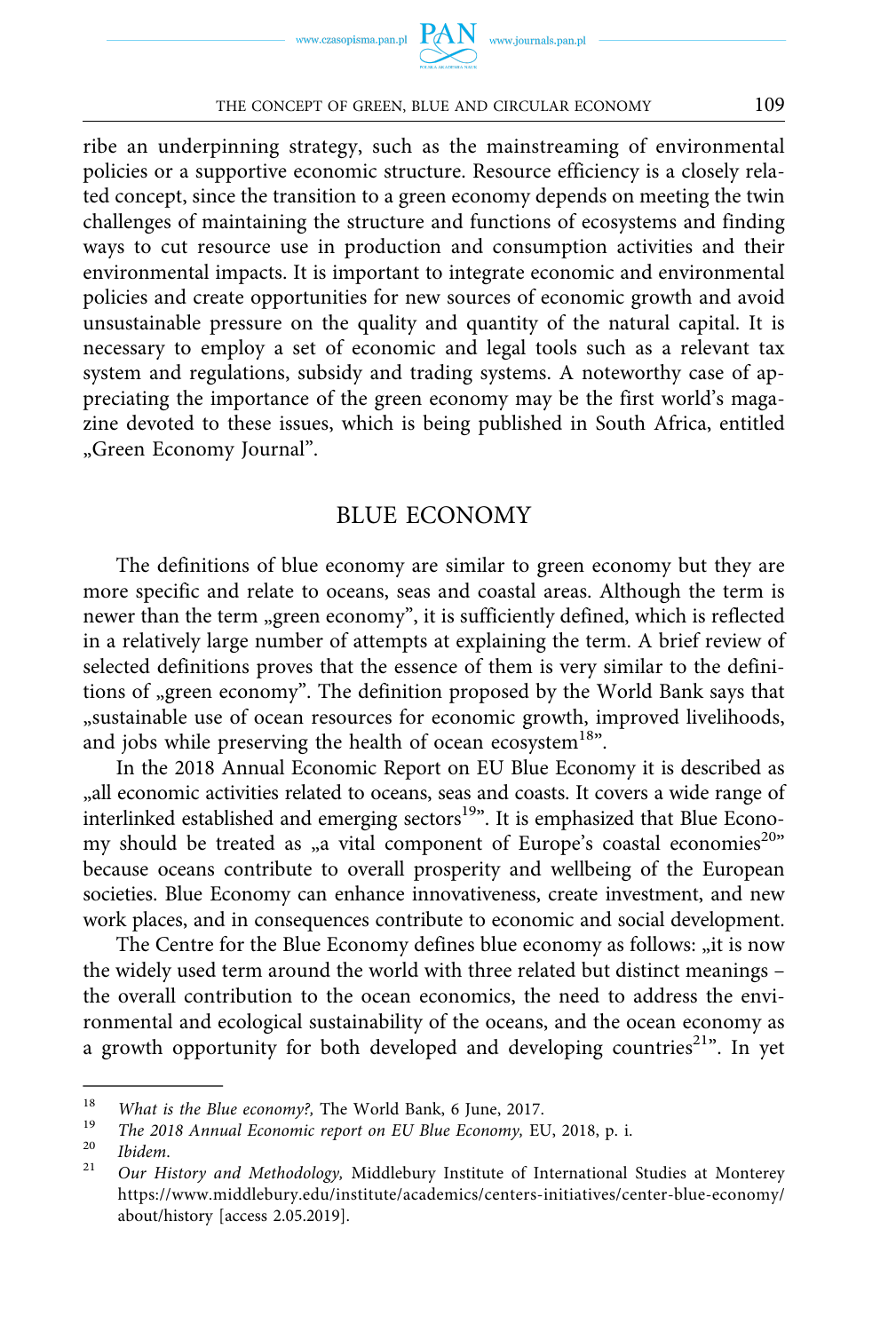

110 Dorota Simpson

another definition it is stated that "blue economy also includes economic benefits that may be not marked, such as carbon storage, coastal protection, cultural values and biodiversity<sup>22"</sup>.

The World Wild Fund begins its report headed "Principles for a Sustainable Blue Economy" with two senses given to this term: "For some blue economy means the use of the sea and its resources for sustainable economic development. For others, it simply refers to any economic activity in the maritime sector whether sustainable or not<sup>23</sup>". A sustainable blue economy "must respect ecosystem integrity, and that the only secure pathway to long-term prosperity is through the development of a circular economy<sup>24</sup>".

### CIRCULAR ECONOMY

Circular economy is a new economic model supporting implementation of the green and blue economy concepts. The model is based on the assumption that the value of products, materials and resources should be maintain in the economy as long as possible. The purpose is to reduce waste to a minimum. In particular raw materials need to be repeatedly recycled in more than one industry. The concept of product life cycle is not relevant any more to circular economy – products should be used many times as a result of various economic processes. The concept of linear economy is based on the following cycle: raw materials acquisition – production – use – waste utilization and due to EU recommendations should be gradually replaced by the circular economy: production – use – use of waste as raw materials in the next production cycle, and so on.

It is worth saying that the European Union's priority is to implement the new principles of the ecological policy protecting limited resources as the answers to green and blue economy demands. The plan takes into account a very wide range of legislative proposals that aim to reduce food waste, develop quality standards for secondary raw materials. It also includes a strategy on plastics that addresses issues related to their recycling. The circular economy package contains proposals for setting new waste management goals, which should be achieved by 2030. The target is to significantly increase the level of waste recycling. According to the European Commission, some sectors face serious challenges in the context of the circular economy that result from the characteristics of their products and value chains, their environmental footprint, and often dependence on non-European

<sup>&</sup>lt;sup>22</sup> S. Bertazzo, *What on Earth is the "Blue economy*"? Human Nature Conservation International, <https://www.conservation.org>[access 2.05.2019]. 23 *Principles for a Sustainable Blue Economy,* [http://wwf.panda.org/our\\_work/oceans/publica-](http://wwf.panda.org/our_work/oceans/publications/sustainable_blue_economy_reports.cfm)

[tions/sustainable\\_blue\\_economy\\_reports.cfm](http://wwf.panda.org/our_work/oceans/publications/sustainable_blue_economy_reports.cfm) [access 2.05.2019]. 24 *Ibidem*.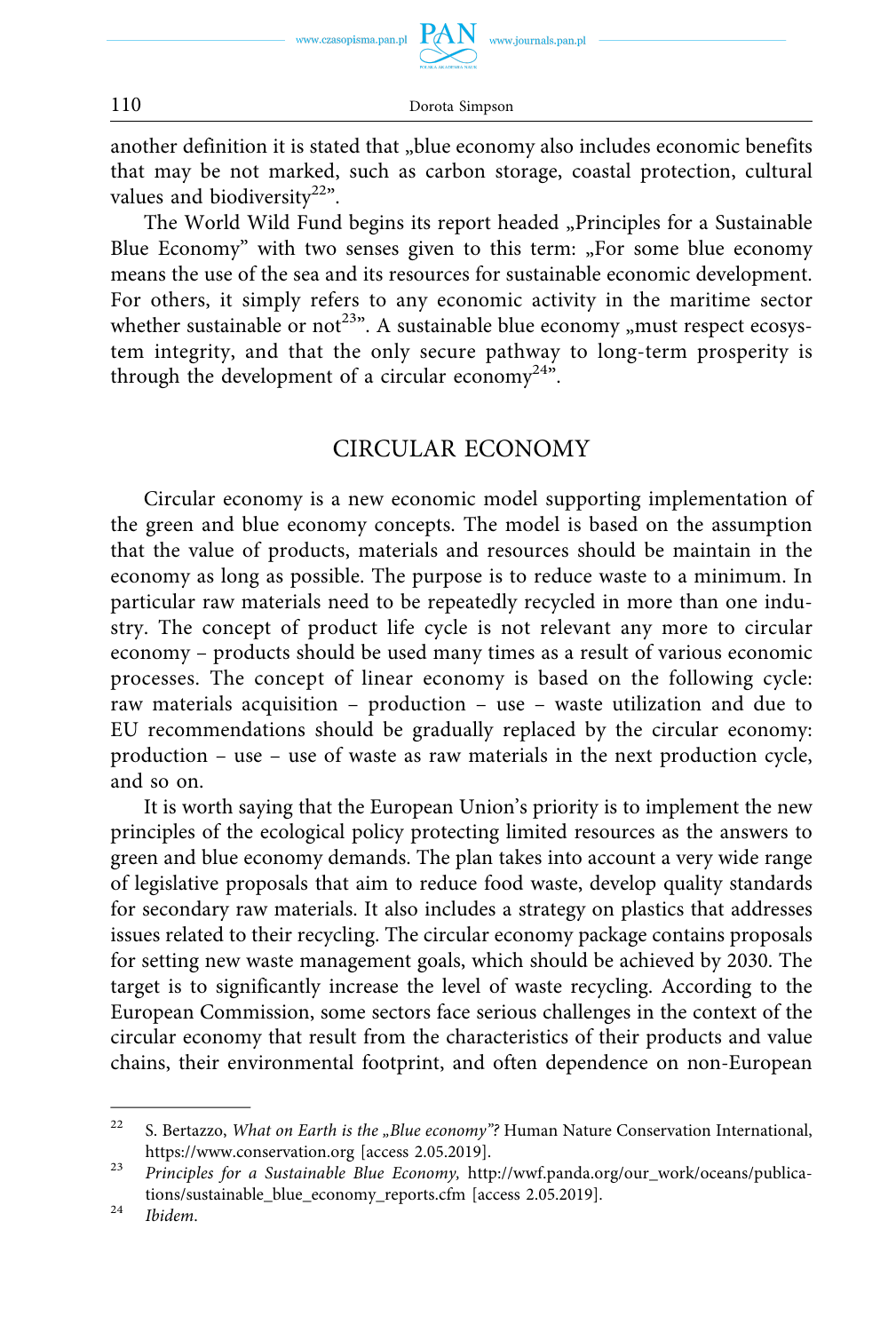materials. As a result, in the circular economy package there are five areas requiring a special approach: plastics, food waste, critical raw materials, construction and demolition waste, biomass and bioproducts.

### CONCLUSIONS

Limited natural resources and inappropriate system of their utilization together with the rapid population growth make a significant threat for the future of the mankind. Awareness in this respect was an incentive to begin discussions about the need to change the economic paradigm. It is necessary to take care of the environment and to efficiently use all resources, in particular the scarce ones. The concepts of green and blue economy, circular and sharing economy have to show that at the centre of global attention are the solutions to the most serious problem that humanity is dealing with. It is necessary to rethink the existing paradigms of the economy and introduce new ones as the answer to contemporary and future challenges our planet faces.

### BIBLIOGRAPHY

- Becker G. S., *Economic Theory*, Transactions Publishers, London 2011.
- Friedman T. L., *Opinion A Warning from the Garden,* ,,The New York Times", January 19, 2007.
- Kahle L. R., Gurel-Atay E., *Communicating Sustainability for the Green Economy*, M.E. Sharpe, New York 2014.
- Meadows D. H., Meadows D. L., Randers J., Behrens III W. W., *Granice Wzrostu,* PWE, Warszawa 1973.

Milewski R., Kwiatkowski E., *Podstawy ekonomii*, Wydawnictwo PWN, Warszawa 2018.

- Pawłowska B., *Zrównoważony rozwój transportu na tle współczesnych procesów społeczno- -gospodarczych*, Wydawnictwo Uniwersytetu Gdańskiego, Gdańsk 2013.
- Stiglitz, J. E., Fitoussi J. P., Durand M., *Beyond GDP. Measuring What Counts for Economic and Social Performance*, OECD Publishing, Paris 2018.

*The 2018 Annual Economic report on EU Blue Economy,* EU, 2018.

- *What is the Blue economy?,* The World Bank, 6 June, 2017.
- *World Population Prospects 2019,* United Nations, Department of Economic and Social Affairs, Population Division, Online Edition, Rev. 1. 2019.

### INTERNET SOURCES

Allen C., and S. Clouth S., *A Guidebook to the Green Economy, Issue 1: Green Economy, Green Growth, and Low-Carbon Development – history, definitions and a guide to recent publications,* UN Division for Sustainable Development, UN Department of